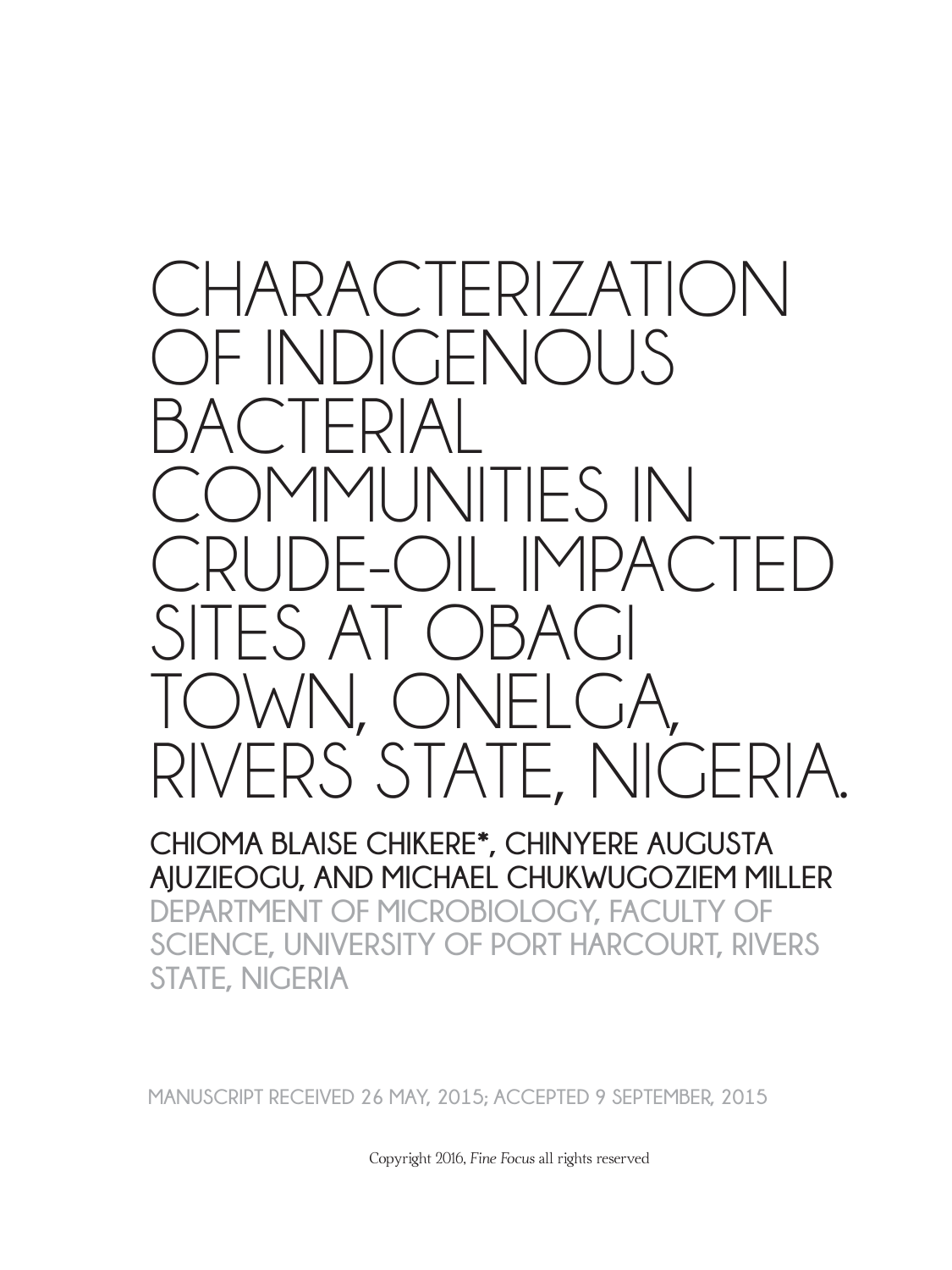#### **CORRESPONDING AUTHOR**

\*Chioma Blaise Chikere chioma.chikere@uniport.edu.ng

. . . . . . . . . . . . . . . .

#### **KEYWORDS**

- Hydrocarbon-utilizers
- Indigenous
- Bacteria
- Crude-oil
- Bioremediation

# INTRODUCTION

One of the major environmental problems today is hydrocarbon pollution by the petrochemical industry (1), and widespread release of aromatic hydrocarbons through spillages and leakage from underground tanks and steamers, causing extensive contamination of surface soils, ground water, seas and oceans (2). Mechanical and chemical methods for remediation of hydrocarbon polluted environments are often expensive, technologically complex

# ABSTRACT

Hydrocarbon utilizers are expected to be indigenous in crude-oil polluted environments. The isolation and characterization of hydrocarbon utilizers is often a key strategy in bioremediation of hydrocarbon-polluted environments. In this study, crude-oil polluted soil samples from Obagi town, Onelga, Rivers state were enumerated and characterized for putative hydrocarbon utilizing bacterial populations. Biochemical characterization identifed fve bacterial species representative of fve genera: *Bacillus, Pseudomonas, Acinetobacter, Micrococcus* and *Staphylococcus.* Amongst the genera of bacteria isolated, *Bacillus* had the highest frequency of occurrence (40%). The mean count of total heterotrophic bacteria was 1.7 X 10<sup>7</sup> cfu/g, while hydrocarbon utilizing bacteria (HUB) count mean density was 1.0 X 10<sup>7</sup> cfu/g for the three soil samples. Statistical analyses revealed no signifcant difference at *p*>0.05 between Total Heterotrophic Bacterial (THB) and Hydrocarbon Utilizing Bacterial (HUB) counts, suggesting that most of the bacteria present in the sampled sites were hydrocarbon utilizers. Findings from this study suggest the presence of indigenous putative hydrocarbon utilizing bacteria in the crude-oil polluted soil of Obagi town. Hence, a promising potential exists for future bioremediation studies on the site.

and lack public acceptance (3).

Biodegradation by microorganisms is fundamental in the removal of hydrocarbons and xenobiotic substances (4). Irrespective of the wealth of research relating to microbial degradation of hydrocarbons, knowledge pertaining to which organisms are the key players in hydrocarbon degradation in the environment is limited (5).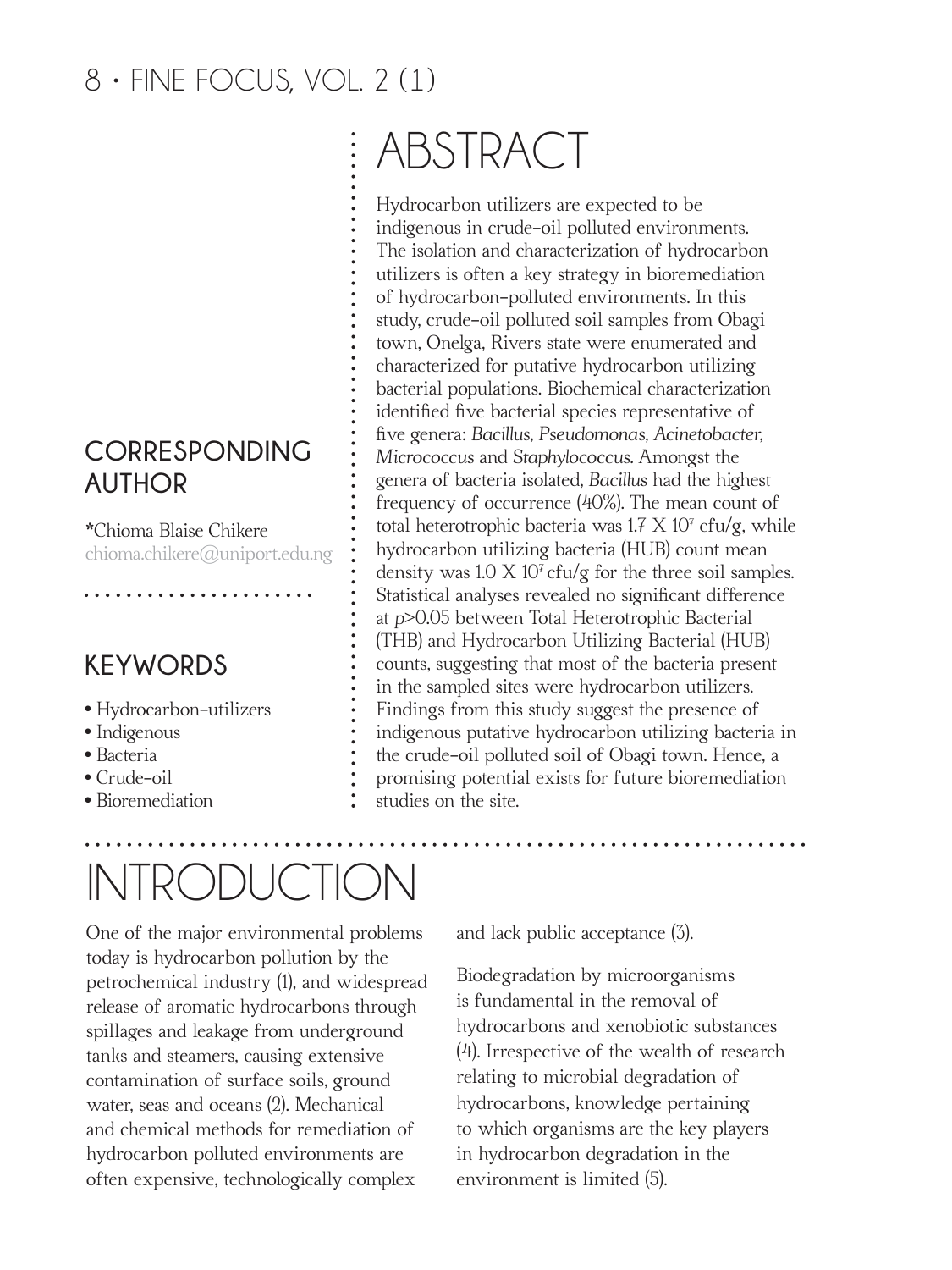### APPLIED/ENVIRONMENTAL • 9

that petroleum hydrocarbons can be degraded by microorganisms such as bacteria, fungi, yeast, and microalgae. Hydrocarbon degrading bacteria and fungi are widely distributed in marine, freshwater and soil habitats (16). Typical bacterial groups already known for their capacity to degrade hydrocarbons include *Pseudomonas*, *Marinobacter*, *Alcanivorax*, *Microbulbifer*, *Sphingomonas*, *Micrococcus*, *Cellulomonas*, *Dietzia* and *Gordonia* groups (8).

In order to combat this challenge, it is pertinent to frst assess the hydrocarbon degrading potential of the microorganisms before any bioremediation intervention rather than just focus on the removal of individual hydrocarbon compounds *via* mechanical and chemical methods for remediation (6). This approach will provide new insights for improving the management of such environments.

It has been observed that low molecular weight hydrocarbons like anthracene and naphthalene are usually readily degraded by bacteria in soil and under laboratory conditions (7). Other studies have also shown

# MATERIALS AND METHODS

#### The aim of this study was to evaluate the microbial heterogeneity of crude-oil polluted soils at Obagi town, Onelga, Rivers state to be able to predict their inherent potential for hydrocarbon utilization.

### **DESCRIPTION OF SAMPLE SITES**

The study site, Obagi town, is a mangrove environment whose center lies at a latitude of 5.25114 and longitude of 6.61298. Surface soil from the three sample sites in Obagi town were collected to enumerate and characterize bacterial isolates that have the potential for utilizing hydrocarbons. The samples were placed in sterile polyethylene bags and transported to the laboratory for analysis.

#### **ENUMERATION OF TOTAL HETEROTROPHS AND HYDROCARBON UTILIZING BACTERIA**

One gram (1g) each of the soil samples were serially diluted  $(10^{-1}$  to  $10^{-6}$ ) in 9ml normal saline. Aliquots (0.1ml) from dilutions of 10- <sup>4</sup>, 10<sup>-5</sup> and 10<sup>-6</sup> of soil samples were plated in duplicate on sterile Plate Count Agar (Merck, Germany) and incubated at 37°C for 24 hours for total culturable heterotrophic bacteria counts. For hydrocarbon utilizing bacterial counts, enumeration was performed as described by Hamamura *et al*. (15) where appropriate dilutions of soil sample suspensions were plated on Busnell-Haas Agar (Sigma-Aldrich, USA), and hydrocarbons were supplied through the vapour phase to putative hydrocarbon utilizers by placing sterile flter papers impregnated with 5ml Okono crude oil on the lids of the inverted plates and incubated for 7 days at 37°C.

#### **PURIFICATION AND IDENTIFICATION OF PUTATIVE HYDROCARBON UTILIZING BACTERIAL ISOLATES**

Discrete colonies of different putative hydrocarbon utilizing bacteria (HUB) were randomly picked using a sterile wire loop and subcultured for purifcation by streaking on nutrient agar plates and incubated at 37<sup>o</sup> C for 24 hours. Individual bacterial colonies were presumptively identifed using morphological and biochemical tests as described in Bergy's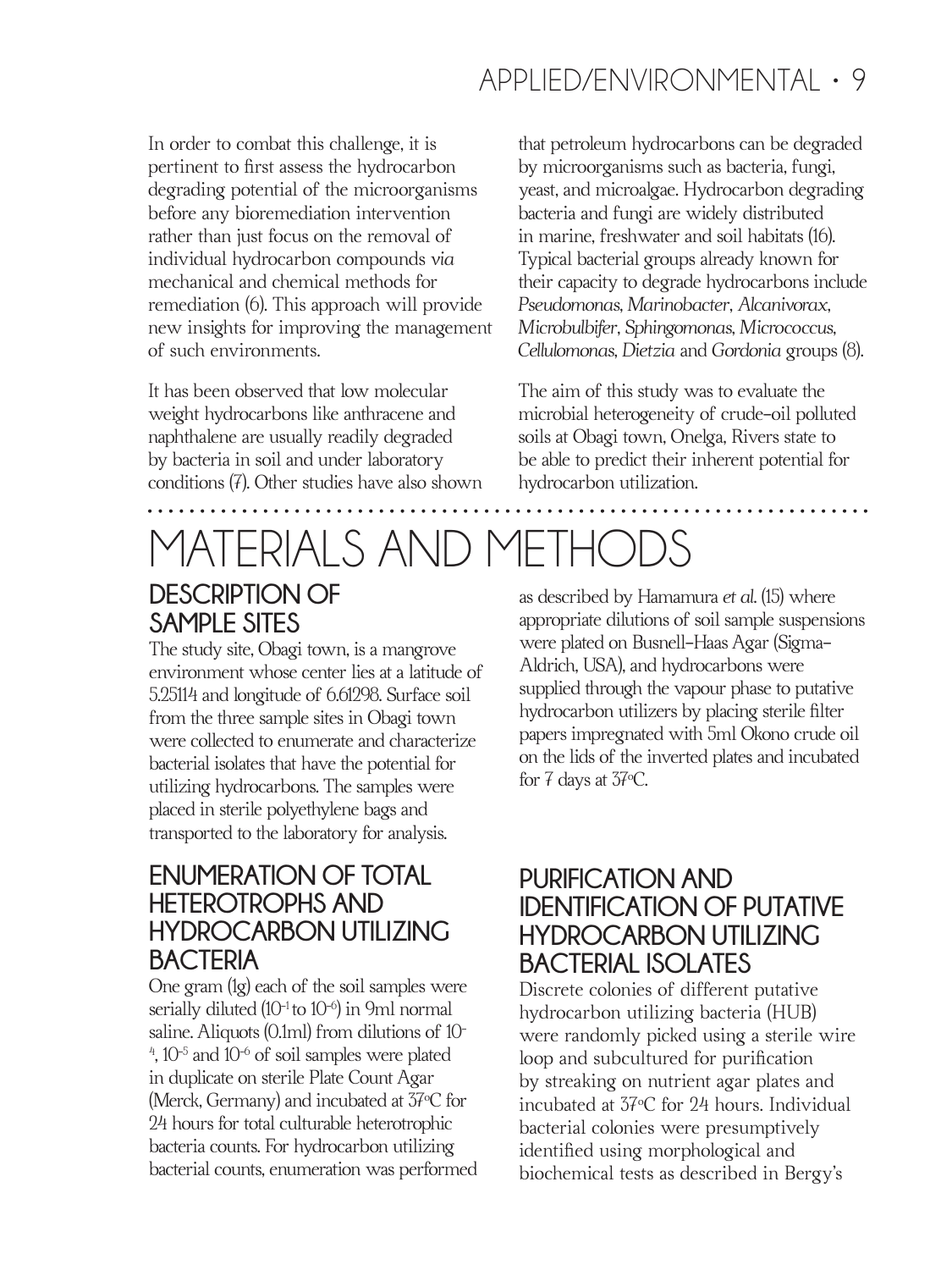*Manual for Determinative Bacteriology* (Gram stain, motility test, catalase test, oxidase test, citrate utilization test, indole test, hydrogen sulphide test, urease test, triple sugar iron test, methyl red, and Voges-Proskauer test)(17).

#### **STATISTICAL ANALYSIS**

Data obtained from the study were subjected to statistical analysis using T-test and one way analysis of variance (ANOVA) at 0.05 confdence level (*p*<0.05).

# RESULTS

Total heterotrophic bacterial counts for each soil sample were  $(1.9\times10^{7}$ cfu/g,  $2.0\times10^{6}$ cfu/g, and 3.0×107 cfu/g) (Fig. 1) and hydrocarbon utilizing bacterial counts were  $(2.1 \times 10^{6} \text{cfu/g},$  $1.4\times10^6$ c $\mathrm{fu/g}$  and  $2.7\times10^7$ c $\mathrm{fu/g}$ ) respectively (Fig. 2).

We observed that there was a signifcant difference between THB and HUB in soil sample A (*p*=0.001), which suggests that the hydrocarbon utilizers (HUB) present in soil sample A are not a majority proportion of the bacterial community (THB). However,

in samples B and C (i.e, THB and HUB in sample B, and THB and HUB in sample C) there was no signifcant difference observed (*p*=0.084 and 0.441, respectively), which suggests that most of the culturable bacterial population (THB) have become putative hydrocarbon utilizers (HUBs).

A total of 28 bacterial species were isolated as THB, while 19 bacterial species were isolated on mineral salt medium (Bushnell Haas Agar) and identifed morphologically and *via* biochemical tests.







Figure 2. Log cfu/g of Hydrocarbon Utilizing Bacteria of the various oil impacted soil samples \*= signifcant difference exists at *p*=0.05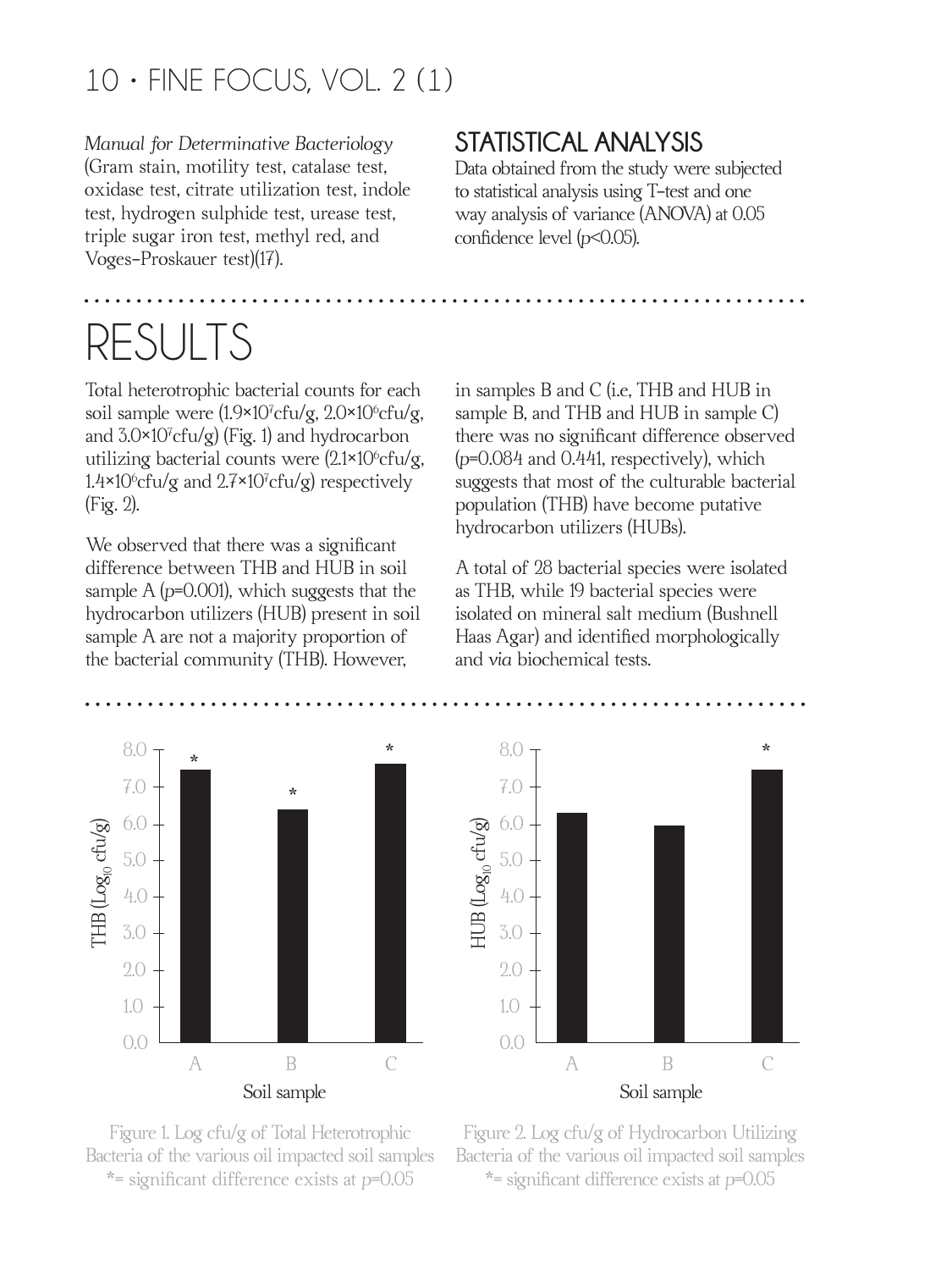Table 1: Characterization of bacterial isolates. Table 2: Frequency of occurrence of

Legends: R: Rod; C: Cocci; +: Positive; -: Negative

| Isolates                       | Gram reaction                 | Tentative identity  |
|--------------------------------|-------------------------------|---------------------|
| B <sub>2</sub> SA <sub>1</sub> | R<br>$\overline{\phantom{0}}$ | Klebsiella sp.      |
| B <sub>2</sub> SA <sub>2</sub> | + R                           | Corynebacterium sp. |
| B <sub>2</sub> SA <sub>3</sub> | $+ C$                         | Micrococcus sp.     |
| B <sub>2</sub> SA <sub>4</sub> | - R                           | Enterobacter sp.    |
| B <sub>2</sub> SA <sub>5</sub> | – R                           | Flavobacterium sp.  |
| B <sub>2</sub> SA <sub>6</sub> | - R                           | Azotobacter sp.     |
| B4SA1                          | - R                           | Escherichia coli    |
| B6SA1                          | $+ C$                         | Proteus sp.         |
| B <sub>2</sub> SB <sub>1</sub> | + C                           | Staphylococcus sp.  |
| B <sub>2</sub> SB <sub>2</sub> | – R                           | Proteus sp.         |
| B6SB1                          | - R                           | Serratia sp.        |
| B8SB1                          | – R                           | Pseudomonas sp.     |
| B <sub>8</sub> SC <sub>1</sub> | - R                           | Pseudomonas sp.     |
| 1A1                            | + R                           | Bacillus sp.        |
| 1A2                            | + R                           | Bacillus sp.        |
| 2A1                            | + C                           | Staphylococcus sp.  |
| 2A2                            | - C                           | Acinetobacter sp.   |
| 2A3                            | + C                           | Micrococcus sp.     |
| 1B1                            | - C                           | Acinetobacter sp.   |
| 1B2                            | - R                           | Pseudomonas sp.     |
| 2B1                            | + C                           | Micrococcus sp.     |
| 2B2                            | - R                           | Pseudomonas sp.     |
| 2B3                            | + R                           | Bacillus sp.        |
| 1C1                            | + R                           | Bacillus sp.        |
| 1C2                            | + C                           | Staphylococcus sp.  |
| 1C <sub>3</sub>                | + R                           | Bacillus sp.        |
| 2C1                            | + R                           | Bacillus sp.        |
| 2C2                            | R                             | Pseudomonas sp.     |

hydrocarbon utilizing bacteria genera isolated from oil impacted soil samples.

| Genus               | Frequency of<br>occurrence (%) |
|---------------------|--------------------------------|
| Bacillus spp.       | 31.6                           |
| Pseudomonas spp.    | 26.3                           |
| Acinetobacter spp.  | 10.5                           |
| Micrococcus spp.    | 15.8                           |
| Staphylococcus spp. | 15.8                           |

The characteristics of the Total Hydrocarbon Bacteria are presented in Table 1. The isolates were Gram positive and negative rods and cocci, and were tentatively identifed to be representatives of the genera *Staphylococcus, Bacillus, Micrococcus, Pseudomonas Acinetobacter, Klebsiella,* and *Enterobacter*.

Nineteen putative HUB species were isolated with the dominance (frequency of occurrence) of representatives related to the genera *Bacillus and Pseudomonas*  (Table 2). *Bacillus* spp. was observed to be the most isolated bacterial genera from the soil samples.

## DISCUSSION

The study site, Obagi town, is a mangrove environment challenged by crude oil pollution. In this study, a culture dependent technique was used to isolate and characterize a putative hydrocarbon utilizing bacterial population indigenous in crude-oil impacted soil. Culture dependent techniques have been used by several researchers to isolate bacteria involved in petroleum hydrocarbon utilization (2,3,6,7,10,13,21,22-26).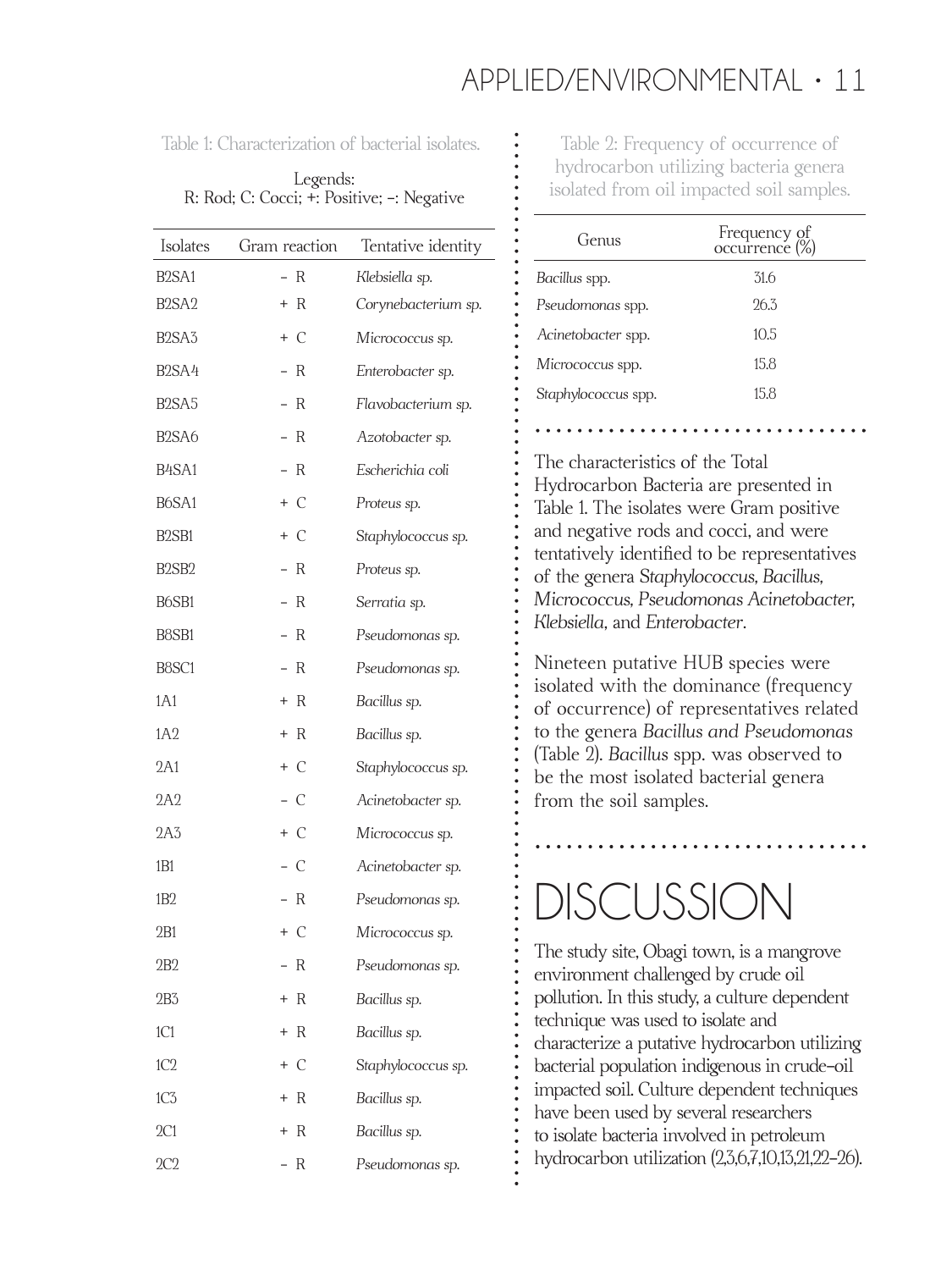Results showed that the mean values of total culturable heterotrophic and hydrocarbon utilizing bacterial counts from each soil sample (Soil A, B and C) were all moderateto-high. These high counts may be attributed to the presence of organic matter content (nutrients) and favorable ecological factors that underpin the survival of these bacterial species. Consequently, it indicates a viable population with the potential to initiate and maintain hydrocarbon degradation. A similar fnding was made by Abu and Dike (1) and Chikere and Ekwuabu (11).

Results revealed that most of the microorganisms present in the various sample sites were hydrocarbon degraders. A similar observation was reported by Chikere and Ekwuabu (11).

Furthermore, a one-way analysis of variance (ANOVA) showed that signifcant difference existed in the THB  $(Log10 \text{ cfu/g})$  counts in soil samples A, B and C with *p*-values of  $\leq 0.0001$  and HUB (Log10 cfu/g) counts in soil samples A, B and C with *p*-values of <0.0001.

It was also observed that HUB counts in Soil C were signifcantly higher compared to Soil A and B. This is likely due to the hydrocarbon concentration in Soil C. Soil C may have been chronically impacted by hydrocarbons compared to the other soils and the indigenous microbes as part of a survival strategy, and may have adapted to degrading/utilizing these hydrocarbons as carbon sources, thus increasing their counts in the area of concern. When environmental changes occur as a result of the presence of a pollutant, there will be the development of new metabolic pathways and acquisition of new functions by mutations. This

increases diversity with one population by the formation of a new niche (hydrocarbon utilizers) such that under *in vitro* isolation processes, microorganisms with benefcial mutations have growth advantages in comparison to unadapted organisms (24).

A total of 28 bacterial isolates were obtained as THB while a total of 19 bacterial isolates were confrmed on mineral salt medium (Bushnell Haas Agar) with crude oil as the carbon source. These bacterial species were Gram positive and mostly Gram negative representative of the *Gammaproteobacteria* group. This correlates with earlier studies (11,20). The putative hydrocarbon utilizing bacterial isolates were observed to be representative of the genera *Bacillus*, *Staphylococcus*, *Acinetobacter*, *Micrococcus*, and *Pseudomonas*. These genera of bacteria have been reported as hydrocarbon utilizing bacteria by several researchers (9,12,18,27,28), and this suggests that these species are key players in biodegradation of hydrocarbons in these sites.

*Bacillus* spp. was recorded to be the dominant bacterial genus from the soil samples having 6 out of 15 isolates, followed closely by *Pseudomonas* spp. having 5 as shown in Table 1. This corroborates results observed by Chikere *et al*. and Kadali *et al*. (9,19). *Bacillus* spp. have been reported to be more tolerant to high concentrations of hydrocarbons in soils due to their resistant endospores (14,19,29). The capability of *Pseudomonas* species to grow and degrade different hydrocarbon content has also been reported. They have been isolated from worldwide polluted sites (5).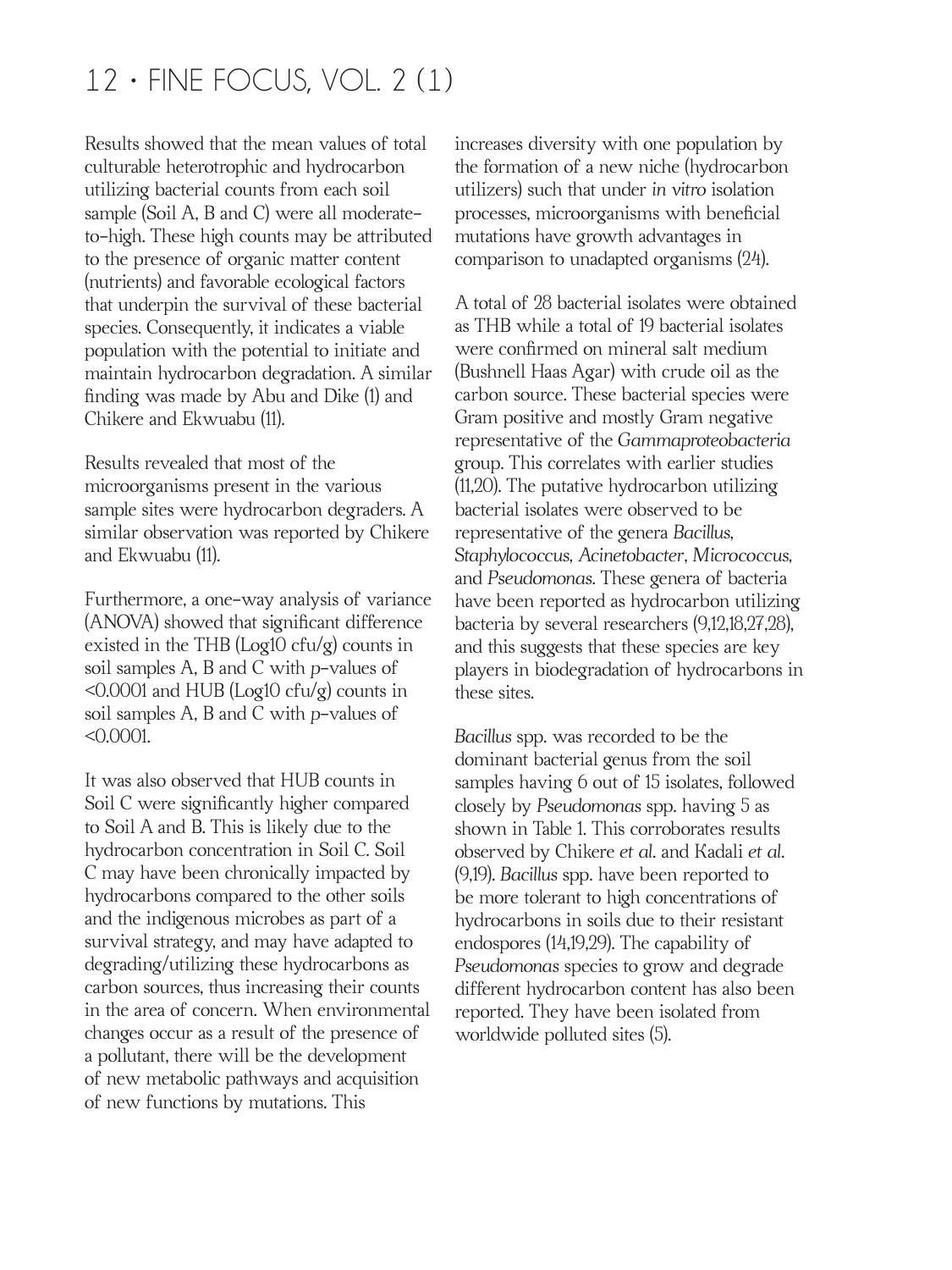# CONCLUSION

Mangroves are intertidal ecosystems along coastlines of tropical and subtropical regions, thus they are prone and subjected to urban and industrial effluent discharges and accidental oil spills. Results from this study revealed the utilization of hydrocarbons by the indigenous bacterial community in crude-oil polluted mangrove soil of Obagi town, evidenced by appreciable total heterotrophic bacterial and hydrocarbon utilizing bacterial counts from a mineral salt medium (Bushnell Haas) containing crude-oil as the only carbon source. The isolated bacterial species such as *Bacillus*

and *Pseudomonas* amongst others have also been isolated and implicated as hydrocarbon utilizers in a number of studies. This study therefore provides a database of the indigenous hydrocarbon utilizing bacterial community present in Obagi town for application in bioremediation studies, although these data are based on culturable microbial populations present in the sampled locations. Hence, molecular methods that characterize functional genes would be a more powerful approach to study hydrocarbon utilizers in a mixed microbial community (8,30,31).

# REFERENCES

- 1. Abu, G.O. and Dike, P.O. 2007. A study of natural attenuation processes involved in a microcosm model of crude oil-impacted wetland sediment in the Niger Delta. *Bioresource Technol.* 99:4761-4767.
- 2. Adoki, A. and Orugbani, T. 2007. Removal crude petroleum hydrocarbons by heterotrophic bacteria in soils amended with nitrogenous fertilizer plant effluents. *Afric. J. Biotechnol.* 6:1529-1535.
- 3. Ayotamuno, M.J., Kogbara, R.B., Ogaji, S.O.T. and Pobert, S.D. 2006. Bioremediation of a crude oil polluted agricultural soil at Port Harcourt, Nigeria. *Appl. Energy.* 83:1249-1257.
- 4. Bayoumi, R. A. and Abul-Hamd, A. T. 2010. Optimization of bacterial biodegradation of toluene and phenol under different nutritional and environmental conditions. *J. Appl. Sci. Res.* 68: 1086- 1095.
- 5. Brito, E. M. S., Guyoneaud, R., Goni-Urriza, M., Duran, R. 2006. Characterization of hydrocarbonoclastic bacteria communities from mangrove sediments in Guamabra Bay, Brazil. *Res. Microbiol.* 1578: 752- 762.
- 6. Chaillan, F., Bury, E., Phantavong, Y. H., Grimont, P., Saliot, A. and Oudot, J. 2004. Identifcation and biodegradation potential of tropical aerobic hydrocarbon-degrading microorganisms. *Res. Microbiol.* 1557: 587-595.

7. Chikere, B.O. and Chijoke-Osuji, C. 2006. Microbial diversity and physicochemical properties of a crude oil polluted soil. *Nig. J. Microbiol.* 20:1039-1046.

- 8. Chikere, C.B. 2013. Application of molecular microbiology techniques in bioremediation of hydrocarbons and other pollutants. *Brit. Biotechnol. J.* 3: 90-115.
- 9. Chikere, C.B., Okpokwasili, G.C. and Chikere, B.O. 2009a. Bacterial diversity in a tropical crude oilpolluted soil undergoing bioremediation. *Afric. J. Biotech.* 8:2535-2540.
- 10. Chikere, C.B., Surridge, K., Okpokwasili, G.C. and Cloete, T.E. 2011. Dynamics of indigenous bacterial communities associated with crude oil degradation in soil microcosms during nutrient-enhanced bioremediation. *Waste Manag. Res.* 303:225-236.
- 11. Chikere, C. B. and Ekwuabu, C. B. 2014. Culturedependent characterization of hydrocarbon utilizing bacteria in selected crude oil-impacted sites in Bodo, Ogoniland, Nigeria. *Afric. J. Environ. Sci. Technol.* 86: 401-406.
- 12. Ebrahimi, M., Sarikkhani, M.R. and Fallah, R. 2010. Assessment of biodegradation efficiency of some isolated bacteria from oil contaminated sites in solid and liquid media containing oil compounds. *Intl. Res. J. Appl. Basic Sci.* 31:138-147.